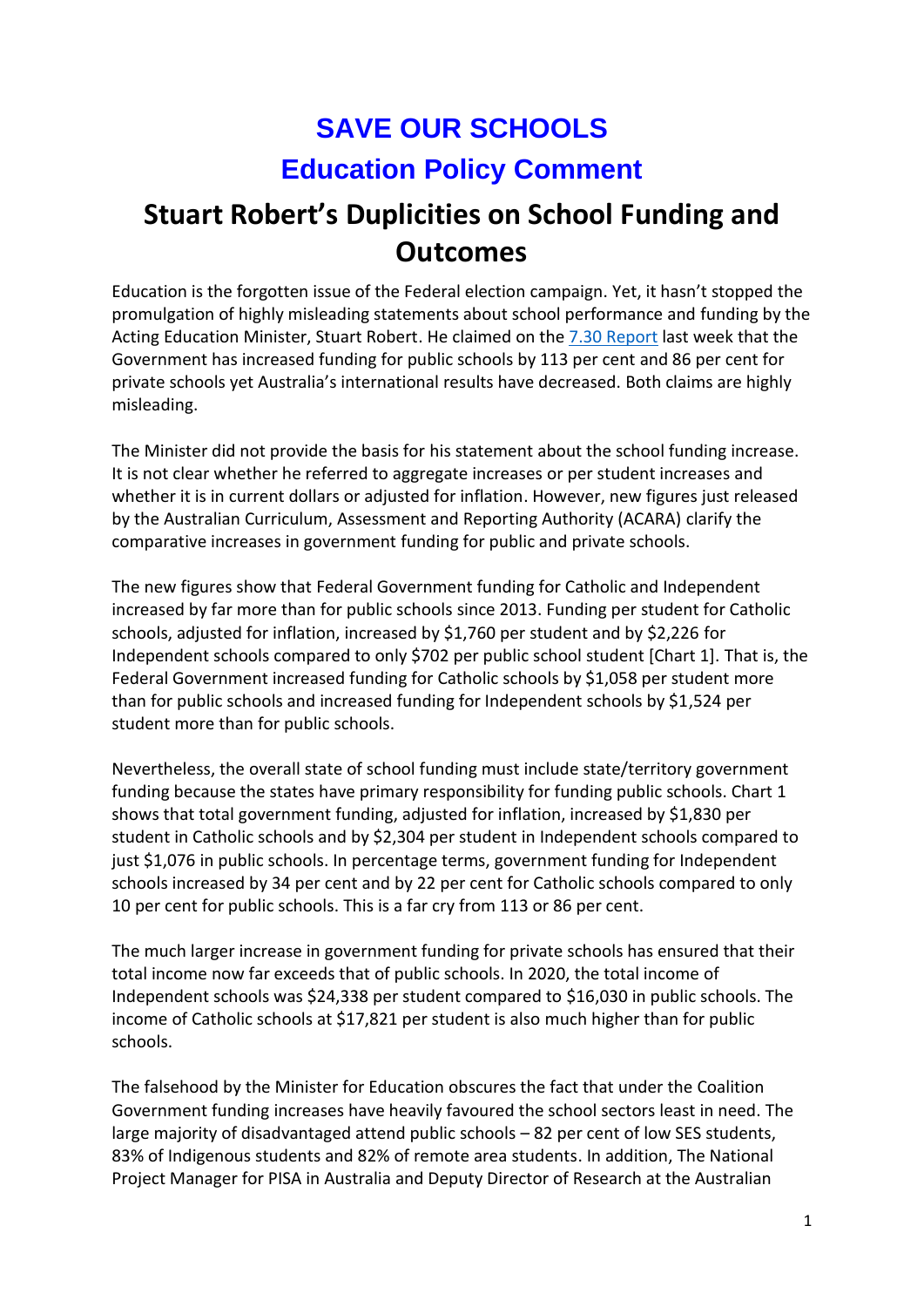Council for Educational Research (ACER), [Sue Thomson,](https://www.teachermagazine.com/au_en/articles/what-does-pisa-tell-us-about-australias-school-sectors) recently revealed that 41 per cent of public schools are classified as disadvantaged schools, compared with 3 per cent of Catholic schools and less than 1 per cent of independent schools.

These proportions mean that there are 2,744 disadvantaged public schools but only 53 disadvantaged Catholic schools and 11 disadvantaged Independent schools at most. In other words, 98 per cent of all disadvantaged schools in Australia are public schools.

It is scandalous that Coalition Governments have directed huge funding increases to the school sectors that account for only 2 per cent of all disadvantaged schools and enrol less than 20 per cent of all disadvantaged students. They have favoured the privileged over the under-privileged. As [Tony Abbott notoriously said](https://www.smh.com.au/politics/federal/dump-plans-to-cut-school-funding-abbott-tells-nsw-20120911-25pnk.html) in relation to Liberal Party support for private schools, "It's in our DNA".



**Source:** ACARA [National Report on Schooling data portal.](https://www.acara.edu.au/reporting/national-report-on-schooling-in-australia/national-report-on-schooling-in-australia-data-portal/school-funding) The ACARA figures are adjusted for inflation here by a combined Wage and Consumer Price Index.

The Acting Minister also said that student achievement is declining despite increased government funding. Unfortunately, this is a widespread belief that relies wholly on the OECD's PISA results for 15 year-old students. It ignores other evidence of increasing student achievement and also ignores the unreliability of PISA as a measure of national education performance and international rankings.

The PISA picture of declining education performance is contradicted by improving Year 12 results. Year 12 completion rates have increased significantly over the past 20 years as shown in the Productivity Commission's annual [Report on Government Services.](https://www.pc.gov.au/research/ongoing/report-on-government-services) Average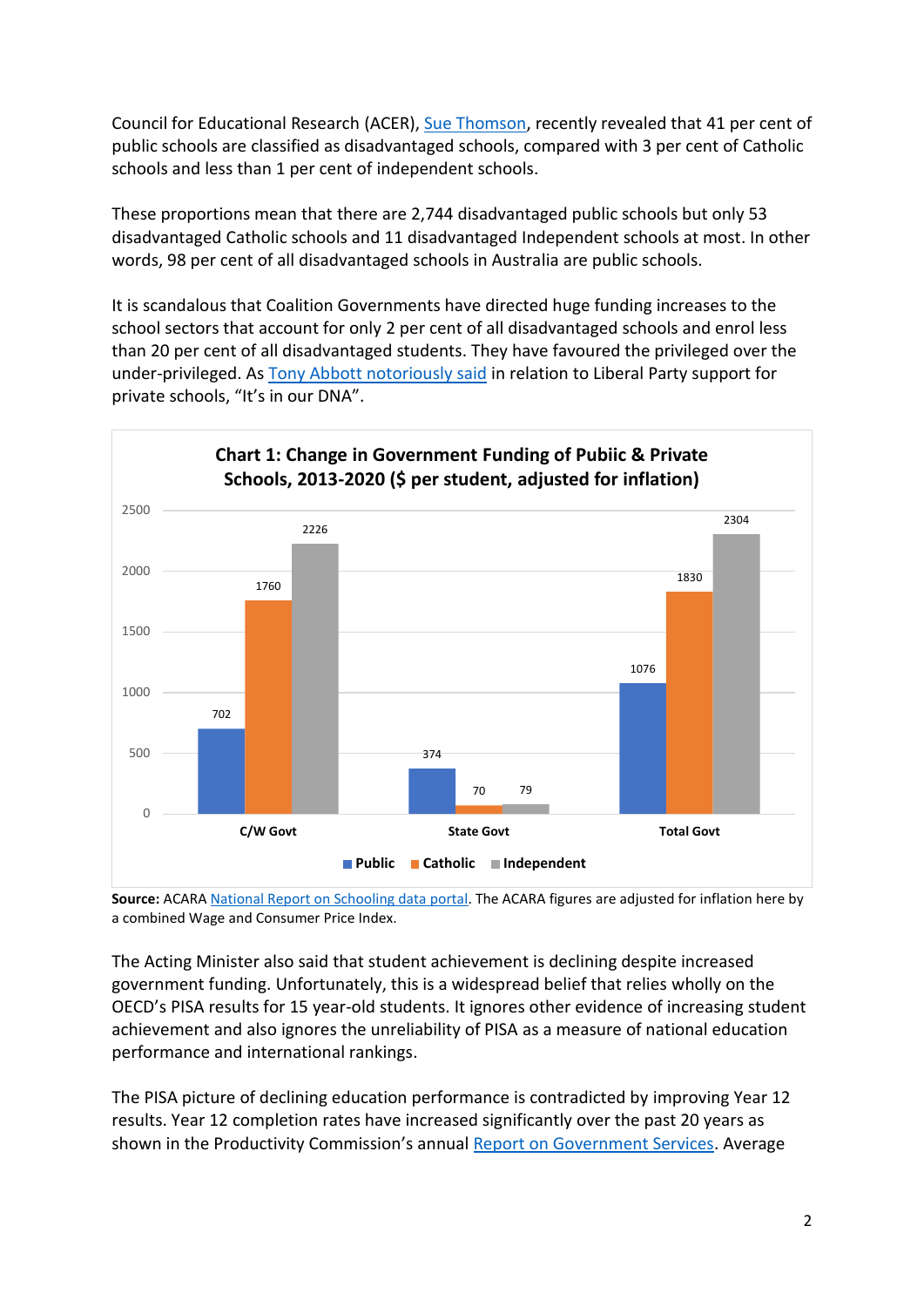completion rates increased from 68 per cent in 2001 to 76 per cent in 2020 and completion rates for low SES students increased from 64 per cent to 72 per cent.

The [ABS Education and Work](https://www.abs.gov.au/statistics/people/education/education-and-work-australia) survey shows that the proportion of 20 to 24-year-olds who attained a Year 12 or equivalent qualification increased from 73 per cent in 2004 to 85 per cent in 2020. The proportion who attained a Year 12 or Certificate II qualification increased from 81 per cent to 90 per cent.

[OECD data](https://www.oecd.org/education/education-at-a-glance/) also shows that Australia had one of the larger increases in the OECD in the proportion of 25-34 year-olds who attained at least an upper secondary education. It increased by 20 percentage points from 71 per cent in 2001 to 91 per cent in 2021.

These are all indicators of an improving education system, not a deteriorating one. It seems that bad news is more reportable than good news.

A major problem in relying on PISA as a measure of Australia's education performance is that nearly three-quarters Australian students did not fully try in the tests in 2018[. The ACER](https://research.acer.edu.au/cgi/viewcontent.cgi?article=1016&context=snapshots)  [reported](https://research.acer.edu.au/cgi/viewcontent.cgi?article=1016&context=snapshots) that "…the majority of Australian students (73%) indicated that they would have invested more effort if the PISA test counted towards their marks". It is difficult to accept the PISA results as an accurate measure of Australia's education performance when threequarters of students didn't fully try.

While there are no time series data on student effort in PISA, the PISA surveys also reveal increasing student dissatisfaction at school which may show up in reduced effort and lower results. For example, the proportion of Australian students who feel unconnected with school [increased fourfold from 8 to 32 per cent](https://saveourschools.com.au/league-tables-and-testing/oecd-says-3-in-4-australian-students-do-not-try-on-pisa-tests/) between PISA 2003 and 2018. This was the 3<sup>rd</sup> largest increase in the OECD and is likely to have contributed to declining effort and results.

It also found high variation between countries in the proportion of students not fully trying also calls into question the validity of league tables of countries based on PISA results which attract so much publicity and commentary. Rankings can move up and down depending on student effort. [The OECD has acknowledged](https://www.oecd.org/pisa/publications/pisa-2018-results-volume-i-5f07c754-en.htm) that differences in student effort across countries will affect country results and rankings [p. 198].

These results suggest that PISA is not the accurate, reliable, and valid measure of educational quality assumed by the Acting Minister and many commentators. As the renowned international education scholar [Yong Zhao has observed,](https://link.springer.com/article/10.1007/s10833-019-09367-x) the PISA tests have become the "false idols of educational excellence for the world to worship".

The irony is that the PISA results that the Acting Minister for Education relies on actually show the results of Catholic and Independent schools have fallen more than for public schools. The National Project Manager for PISA in Australia and Deputy Director of Research at ACER, [Sue Thomson,](https://www.teachermagazine.com/au_en/articles/what-does-pisa-tell-us-about-australias-school-sectors) has reported that reading achievement in Catholic and Independent schools declined by the equivalent of half a year of schooling between 2009 and 2018 while achievement in public schools did not change significantly. The decline in science in Catholic